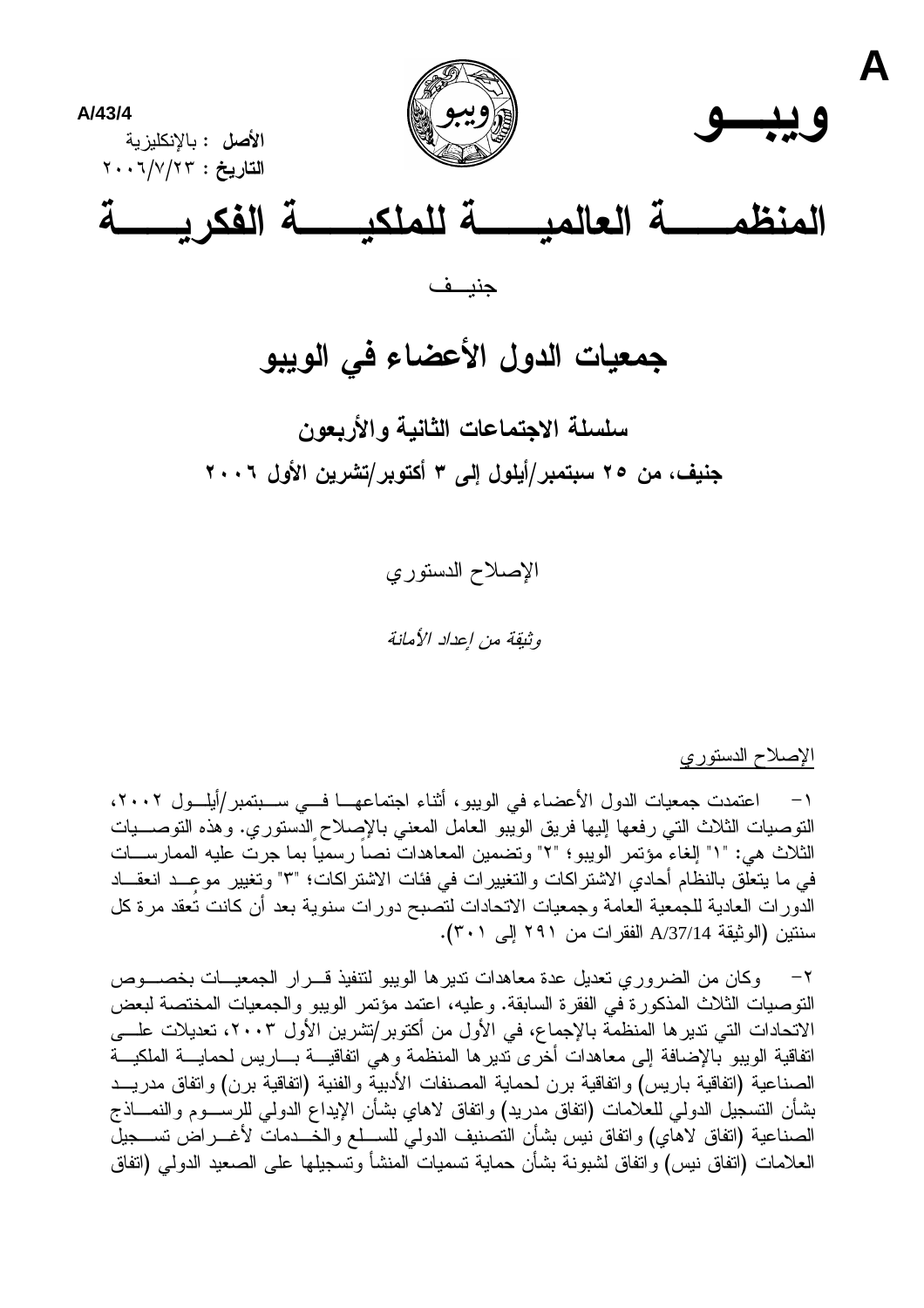لشبونة) واتفاق لوكارنو الذي وضع بموجبه تصنيف دولي للرسوم والنماذج الصناعية (اتفاق لوكارنو) ومعاهدة النعاون بشأن البراءات وآتفاق استراســبرغ بشـــأن النصـــنيف الـــدولـي للبـــراءات (انفـــاق استر اسبرغ) واتفاق فيينا الذي وضع بموجبه تصنيف دولي للعناصر التصويرية للعلامات (اتفاق فيينا) ومعاهدة بودابست بشأن الاعتراف الدولي بإيداع الكائنات الدقيقـــة لأغــــراض الإجــــراءات الخاصـــــة بالبراءات (معاهدة بودابست) (الوثيقة A/39/15 الفقرنان ١٦٦ و١٦٧)

ونتص الأحكام المعنية من المعاهدات التي نديرها الويبو على دخول التعديلات المذكورة حيز  $-\tau$ النفاذ بعد شهر من نسلم المدير العام للويبو من ثلاثة أرباع الدول الأعضاء في المنظمة و/أو الجمعيات المعنية عندما اعتمد المؤتمر والجمعيات المختصة التعديلات، إخطارات كتابية بالقبول مقدَّمة وفقا للإجر اءات الدستور بة لتلك البلدان.

وحتى هذا الناريخ، تسلم المدير ثمانية إخطارات من ذلك القبيل، علماً بأن مـــن الضــــروري  $-\xi$ تسليمه ١٣٥ إخطارا لندخل التعديلات الوارد وصفها في الفقرات السابقة حيز النفاذ.

عدد ولايات المدير العام

عملاً بنوصية لجنة الويبو للتنسيق، اعتمدت الجمعية العامة للويبو، في دورتها الثالثة والعشرين  $-\circ$ (الدورة الاستثنائية العاشرة) المنعقدة في الفترة من ٧ إلى ١٥ سبتمبر/أيلول ١٩٩٨، سياسة نقوم على تحديد عدد ولايات المدير العام بولايتين ندوم الواحدة منهما ست سنوات، وقررت تعديل اتفاقية الويبو و فقا لذلك (الو ثبقة WO/GA/23/7 الفقر ة ٢٢).

وبعد ذلك، اعتمدت جمعيتا اتحادي باريس وبرن ومؤتمر الويبو بالإجماع تعديلا للمادة ٩(٣)  $-\mathbf{1}$ من اتفاقية الويبو في ٢٤ سبتمبر/أيلول ١٩٩٩. ويـــرد وصـــف التعـــديل أدنــــاه (الوثيقـــة A/34/16 الفقر ة ٤٨ ١).

> ويرد في ما يلي النص الحالي للمادة ٣(٢) من اتفاقية الويبو:  $-\vee$

"يعيُّن المدير العام لمدة محددة لا نقل عن ست سنوات، ويجوز تجديد تعيينــــــه لمـــــدد محـــــددة. ونتولى الجمعية العامة تحديد مدة التعيين الأول والتعيينات اللاحقة المحتملة وكذلك كافة شروط التعبين الأخر ي."

> ويرد في ما يلي نص التعديل المعتمد للمادة ٩(٣):  $-\lambda$

"يعيَّن المدير العام لمدة محددة بست سنوات، ويجوز تجديد تعيينه لمدة واحدة فقط محددة بست سنوات. ونتولَّى الجمعية العامة نحديد كافة شروط التعيين الأخرى."

وتتص المادة ١٧(٣) من اتفاقية الويبو على أن التعديل المذكور يدخل حيز النفاذ بعد شهر من  $-9$ تسلم المدير العام للويبو من ثلاثة أرباع الدول الأعضاء في المنظمة عندما اعتمد المسؤتمر التعــديل، إخطارات كتابية بالقبول مقدَّمة وفقا للإجراءات الدستورية لنلك البلدان.

١٠– وحتى هذا الناريخ، تسلَّم المدير العام ٤٧ إخطاراً بالقبول علماً بأن من الضــــروري تســـليمه ١٢٩ إخطارا ليدخل التعديل الوارد وصفه في الفقرات السابقة حيز النفاذ.